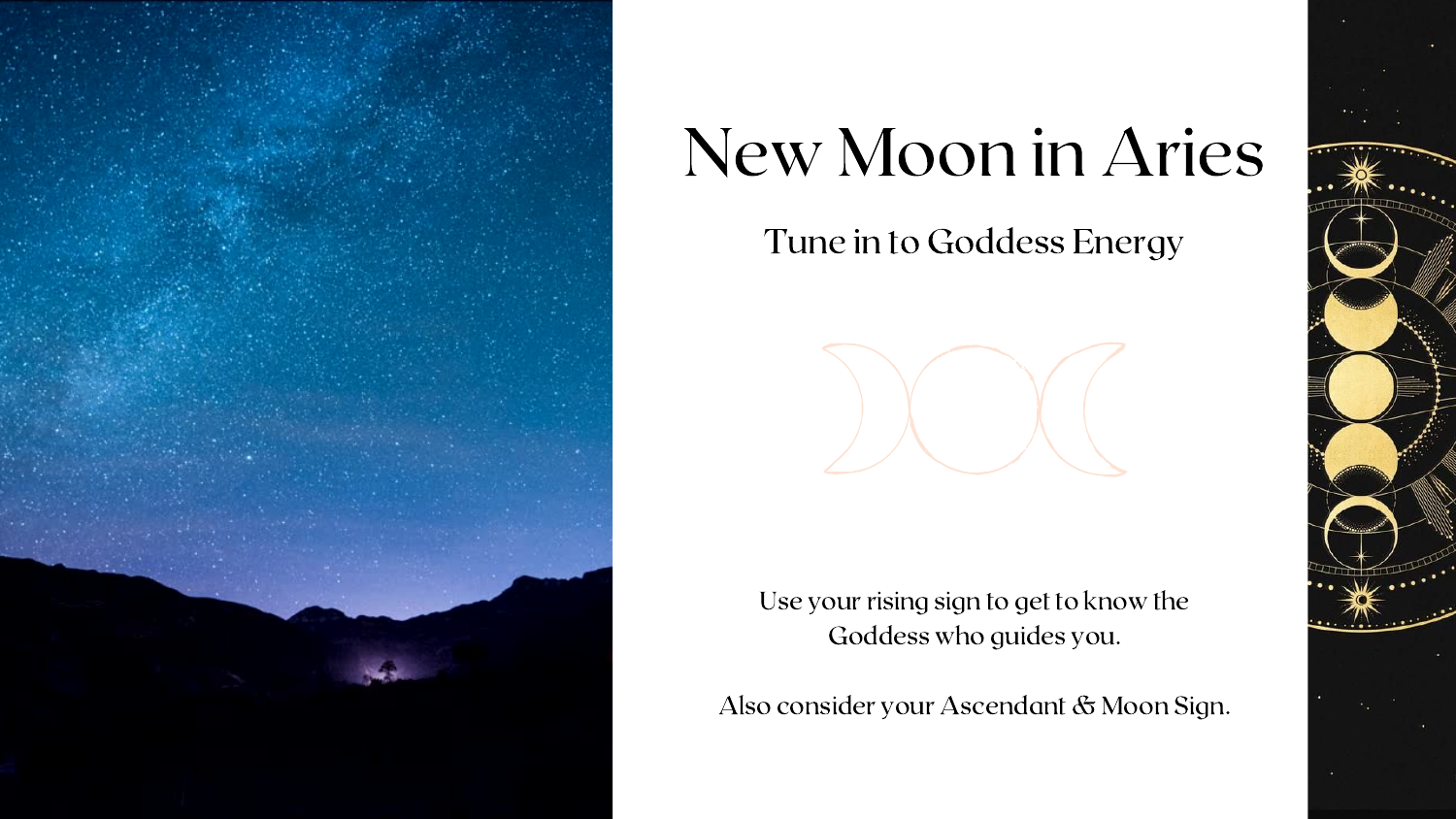#### GREEK MYTHOLOGY

Goddess Athena was known for her superb logic and intellect, her decisions were well-considered and displayed great compassion.

She uses her wisdom to out smart people and make very wise decisions.



### Athena Goddess of Wisdom & Strategy

Another power/talent that she has is crafts. She a very good weaver and very talented.

Her war skills when she absolutely needs to but she tries to remain peaceful and tries to create peace not war.

#### How can my decisions be wiser? How can I apply peace instead of war?

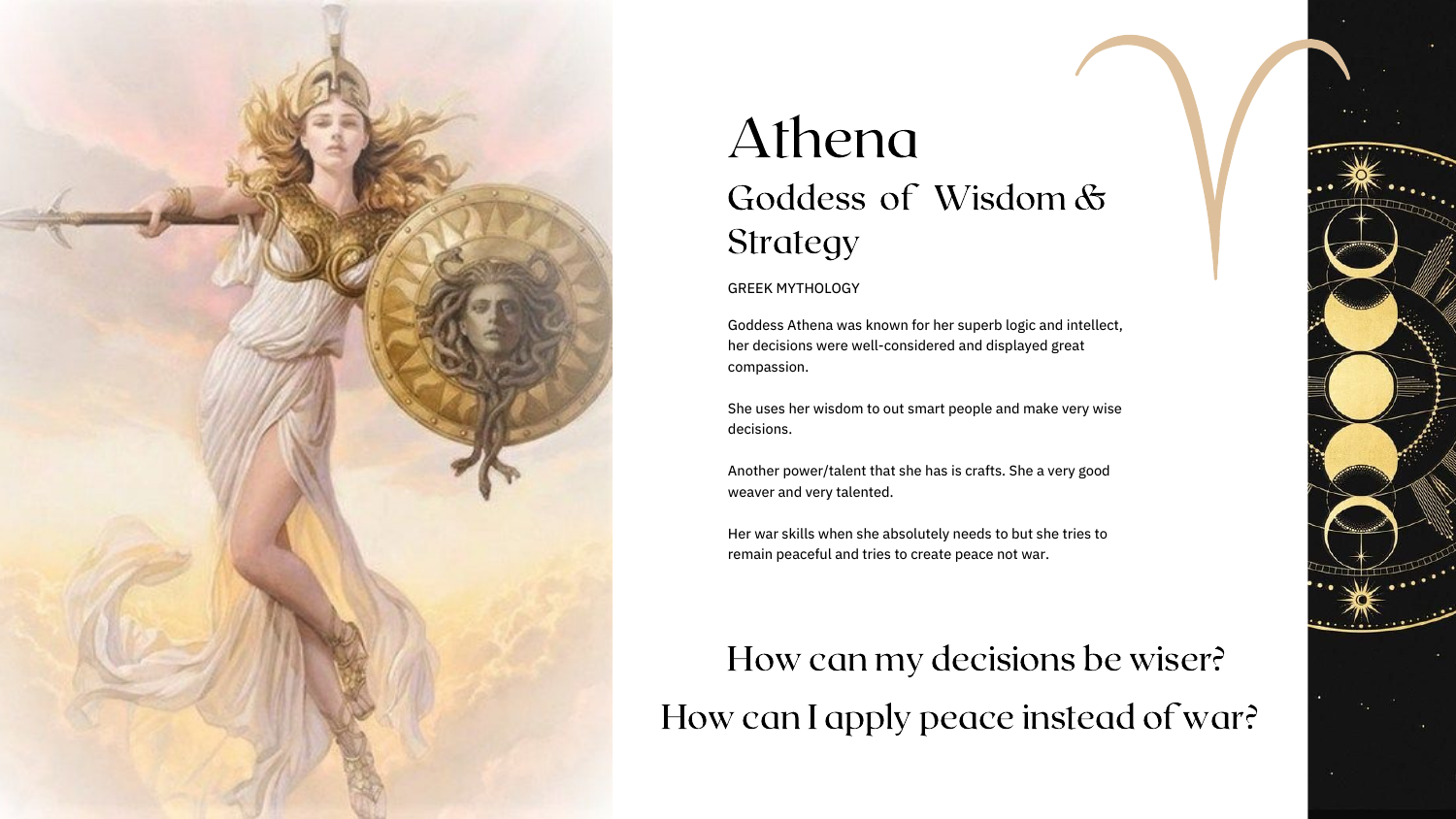Hathor's character centered around femininity.

She had power over women's issues such as fertility, beauty, childbirth, and love.



## Goddess of fertility, pleasure & joy Hathor

How can I celebrate my life? How can I embrace my femininity?



She was a goddess of destruction but she went from the goddess of destruction to that of love and happiness after she drank too much beer and turned her back on the killing fields.

Among others, she was celebrated as the Mistress of Life.

EGYPTIAN MYTHOLOGY